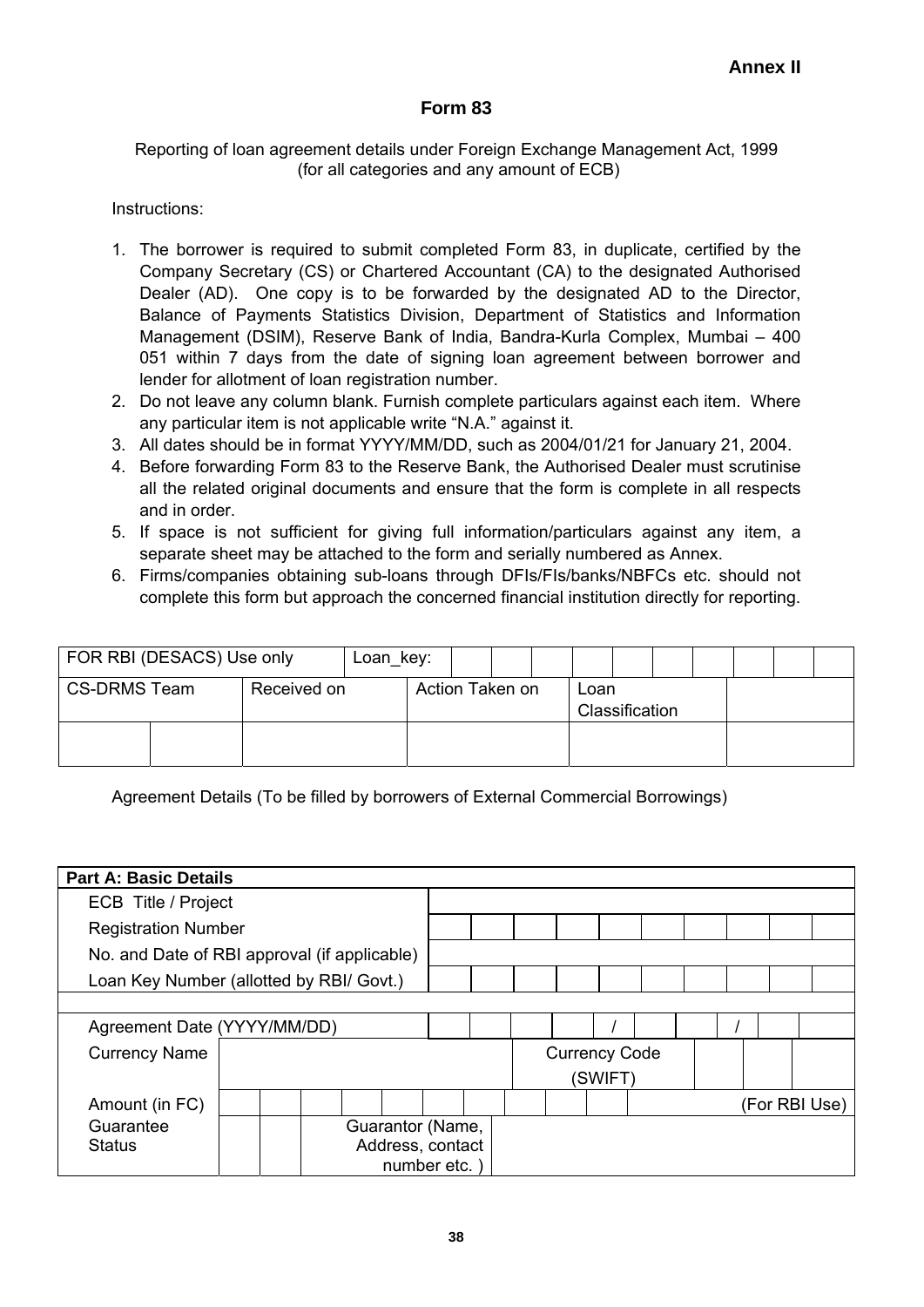| (Use code as per Box<br>1) 1                                                                         |                      | Multi Currency Type                                                       |  |  |  |  |  |
|------------------------------------------------------------------------------------------------------|----------------------|---------------------------------------------------------------------------|--|--|--|--|--|
|                                                                                                      |                      |                                                                           |  |  |  |  |  |
| Name and address of the Borrower (Block)<br>Letters)                                                 |                      | Name and address of lender / foreign supplier /<br>lesser (Block Letters) |  |  |  |  |  |
| <b>Contact Person's Name:</b><br>Designation:<br>Phone No.:<br>Fax no. $\therefore$<br>E-mail $ID$ : |                      | Country:<br>E-mail ID:                                                    |  |  |  |  |  |
|                                                                                                      | (For RBI DESACS use) | (For RBI DESACS use)                                                      |  |  |  |  |  |

| Borrower's Category (Tick in appropriate box)                                                                                                                                                    | Lender's Category                                                                                                                                                                                                                                                                                                                                                                                                                                     |  |  |  |  |  |
|--------------------------------------------------------------------------------------------------------------------------------------------------------------------------------------------------|-------------------------------------------------------------------------------------------------------------------------------------------------------------------------------------------------------------------------------------------------------------------------------------------------------------------------------------------------------------------------------------------------------------------------------------------------------|--|--|--|--|--|
| <b>Public Sector Unit</b><br><b>Private Sector</b><br>Unit                                                                                                                                       |                                                                                                                                                                                                                                                                                                                                                                                                                                                       |  |  |  |  |  |
| Detailed category (tick below)<br><b>Bank</b><br><b>NBFC</b><br>Reg.<br>No.<br>Financial Institution (Other than NBFC)<br>Corporate<br>NGOs engaged in micro finance activity<br>Other (Specify) | <b>Multi-lateral Financial Institution</b><br>Foreign Government (Bilateral Agency)<br><b>Export Credit Agency</b><br>Indian Commercial Bank branch abroad<br><b>Other Commercial Bank</b><br><b>Supplier of Equipment</b><br><b>Leasing Company</b><br>Foreign Collaborator / Foreign Equity Holder<br>(Please provide details of foreign equity<br>holding in the borrower company below)<br><b>International Capital Market</b><br>Other (Specify) |  |  |  |  |  |
| Details of foreign equity holding of the lender in<br>borrower company:<br>(a) Share in paid-up equity of the borrower (%)                                                                       | (b) Amount of paid-up<br>equity                                                                                                                                                                                                                                                                                                                                                                                                                       |  |  |  |  |  |
| Specify Authorised Dealer's Name, and bank code                                                                                                                                                  | Lender's Reference / IBRD No. (if it is a IBRD loan)                                                                                                                                                                                                                                                                                                                                                                                                  |  |  |  |  |  |
| Bank Code Part I:                                                                                                                                                                                |                                                                                                                                                                                                                                                                                                                                                                                                                                                       |  |  |  |  |  |
| Part II:                                                                                                                                                                                         |                                                                                                                                                                                                                                                                                                                                                                                                                                                       |  |  |  |  |  |
| Fax:<br>E-mail ID:                                                                                                                                                                               |                                                                                                                                                                                                                                                                                                                                                                                                                                                       |  |  |  |  |  |
| <b>Part B: Other Details</b><br>ECB approval Scheme (Tick in appropriate Box)                                                                                                                    | <b>Maturity Details</b>                                                                                                                                                                                                                                                                                                                                                                                                                               |  |  |  |  |  |
| <b>Automatic Route</b><br><b>Approval Route</b><br>Approved by Govt.                                                                                                                             | Effective Date of the Loan<br>Last Date of Disbursement<br>Maturity Date (Last payment<br>date)<br>Grace Period (Year/Month)<br>Y<br>Y<br>M<br>М                                                                                                                                                                                                                                                                                                      |  |  |  |  |  |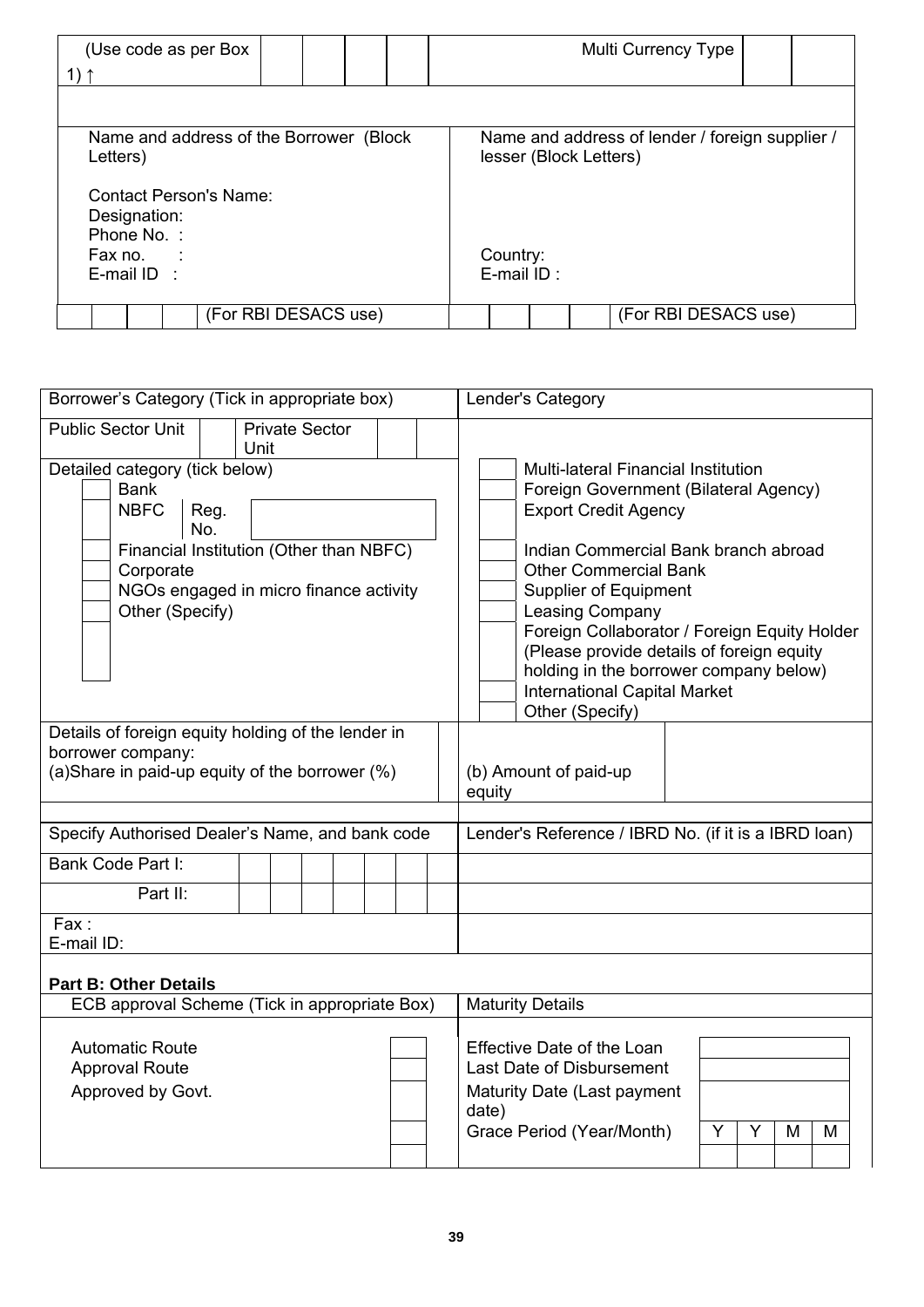|                                                                                                                                                                                                                                                                   |                       |          |             |        |                 |                                                                                           |                  | Economic Sector /Industry Code (See Box                                                      |                    |                         |
|-------------------------------------------------------------------------------------------------------------------------------------------------------------------------------------------------------------------------------------------------------------------|-----------------------|----------|-------------|--------|-----------------|-------------------------------------------------------------------------------------------|------------------|----------------------------------------------------------------------------------------------|--------------------|-------------------------|
| Purpose of Borrowings Code (See<br>box2)                                                                                                                                                                                                                          |                       |          |             |        | 3)              |                                                                                           |                  |                                                                                              |                    |                         |
| If Import, specify the Country of Import (if more than one country, attach details):                                                                                                                                                                              |                       |          |             |        |                 |                                                                                           |                  |                                                                                              |                    |                         |
| Type of ECB<br><b>Buyers' Credit</b><br>Line of Credit<br>Commercial Ioan / Syndicated Loan<br>(attach sheet for percentage distribution<br>among lenders)<br><b>Financial Lease</b><br>Refinancing of old ECBs: Reg No. of the old<br><b>ECB</b><br>Approval No. |                       | Date:    |             |        |                 | Suppliers' Credit<br>Others (Specify)<br>Amount refinanced:                               |                  | <b>Export Credit from Bilateral Sources</b><br>Securitised instruments - Bonds, CP, FRN etc. |                    | Reason:                 |
|                                                                                                                                                                                                                                                                   |                       |          |             |        |                 |                                                                                           |                  |                                                                                              |                    |                         |
| Hedging risks using                                                                                                                                                                                                                                               | Interest rate<br>swap |          |             | swap   | Currency        |                                                                                           | Others (specify) |                                                                                              |                    |                         |
| <b>Part C: Schedule of transactions</b><br>Interest Payment Schedule:                                                                                                                                                                                             |                       |          |             |        |                 |                                                                                           |                  |                                                                                              |                    |                         |
| <b>First Payment</b>                                                                                                                                                                                                                                              |                       |          |             |        |                 | Number of Payments in a Year                                                              |                  |                                                                                              |                    |                         |
| Date                                                                                                                                                                                                                                                              |                       |          |             |        |                 |                                                                                           |                  |                                                                                              |                    |                         |
| <b>Fixed Rate</b>                                                                                                                                                                                                                                                 |                       |          |             |        |                 |                                                                                           |                  |                                                                                              |                    |                         |
| <b>Floating Rate:</b>                                                                                                                                                                                                                                             |                       | Margin   |             |        | Cap Rate:       |                                                                                           |                  | Floor Rate:                                                                                  |                    |                         |
| <b>Base</b>                                                                                                                                                                                                                                                       |                       |          |             |        |                 |                                                                                           |                  |                                                                                              |                    |                         |
| <b>Schedule of Draw Down</b>                                                                                                                                                                                                                                      |                       |          |             |        |                 |                                                                                           |                  |                                                                                              |                    |                         |
| Tranche<br>Date<br>(YYYY/MM/DD)<br>No<br>(Please see note<br>below)                                                                                                                                                                                               |                       | Currency |             | Amount |                 | If more than one equal installments<br><b>Total Number of</b><br>drawals<br>calendar year |                  |                                                                                              | No.of drawals in a |                         |
|                                                                                                                                                                                                                                                                   |                       |          |             |        |                 |                                                                                           |                  |                                                                                              |                    |                         |
| Note: 1. In the case of import of goods or services, date of import may be furnished against date of draw<br>down.<br>2. In the case of financial lease date of acquisition (import) of the goods is to be mentioned as date                                      |                       |          |             |        |                 |                                                                                           |                  |                                                                                              |                    |                         |
| of draw down.<br>3. In the case of securitised instruments, date of issue may be shown as date of draw down<br>4. In case more than equal draw down transactions are shown in a row above, date of first<br>transaction to be mentioned.                          |                       |          |             |        |                 |                                                                                           |                  |                                                                                              |                    |                         |
| <b>Principal Repayment Schedule</b>                                                                                                                                                                                                                               |                       |          |             |        |                 |                                                                                           |                  |                                                                                              |                    |                         |
| Date (YYYY/MM/DD)<br>(First repayment                                                                                                                                                                                                                             | Currency              |          | each        |        | Amount in FC in | If more than one equal<br>installments                                                    |                  |                                                                                              |                    | Annuity<br>Rate         |
| date)                                                                                                                                                                                                                                                             |                       |          | transaction |        |                 | Number of<br>installments                                                                 |                  | No. of<br>payments in a<br>calendar year                                                     |                    | (if annuity<br>payment) |
|                                                                                                                                                                                                                                                                   |                       |          |             |        |                 |                                                                                           |                  |                                                                                              |                    |                         |
|                                                                                                                                                                                                                                                                   |                       |          |             |        |                 |                                                                                           |                  |                                                                                              |                    |                         |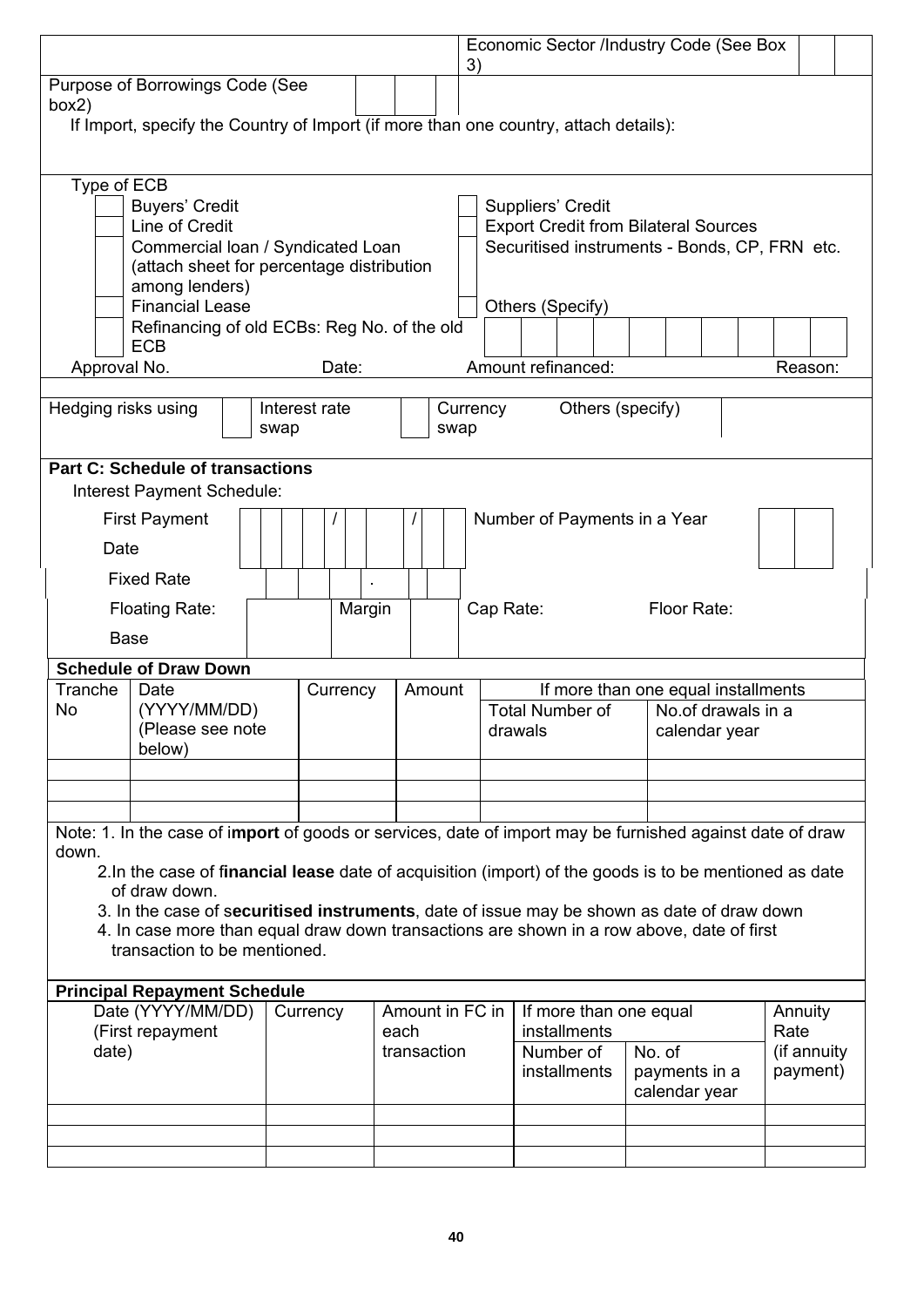| Please tick in appropriate Boxes if<br>those<br>options are there in the loan<br>agreement :<br>Can be executed after<br>date(s)                                                                                                  |                     | Call<br>Option: | Debt        | Percent of                                 |  |  |  | Put<br>Option                     |        | Percent of<br>Debt |                                |
|-----------------------------------------------------------------------------------------------------------------------------------------------------------------------------------------------------------------------------------|---------------------|-----------------|-------------|--------------------------------------------|--|--|--|-----------------------------------|--------|--------------------|--------------------------------|
| Note: In the case of annuity payments, please indicate each equal installment of principal and interest<br>amount with rate.<br>In the case of principal repayment using a percentage profile, percentages may also be indicated. |                     |                 |             |                                            |  |  |  |                                   |        |                    |                                |
| Penal Interest for late payment                                                                                                                                                                                                   |                     |                 | Fixed       |                                            |  |  |  | % per annum or Base:              |        | Margin:            |                                |
| <b>Commitment Charges</b>                                                                                                                                                                                                         |                     |                 |             | % of Undrawn<br>% per annum of :<br>Amount |  |  |  |                                   |        |                    |                                |
| <b>Other Charges</b>                                                                                                                                                                                                              |                     |                 |             |                                            |  |  |  |                                   |        |                    |                                |
| Nature of Charge<br>(Specify)                                                                                                                                                                                                     | Expected<br>Date of |                 | Currency    | Amount                                     |  |  |  | In case of many equal<br>payments |        |                    |                                |
|                                                                                                                                                                                                                                   | Payment             |                 |             |                                            |  |  |  | year                              | No. of | payments in a      | Total<br>number of<br>payments |
|                                                                                                                                                                                                                                   |                     |                 |             |                                            |  |  |  |                                   |        |                    |                                |
|                                                                                                                                                                                                                                   |                     |                 |             |                                            |  |  |  |                                   |        |                    |                                |
|                                                                                                                                                                                                                                   |                     |                 |             |                                            |  |  |  |                                   |        |                    |                                |
| PART D : ECB availed in the current & previous three financial years-(not applicable for the first<br>time borrower)                                                                                                              |                     |                 |             |                                            |  |  |  |                                   |        |                    |                                |
| Registration No.<br>Year                                                                                                                                                                                                          |                     | Currency        | Loan Amount |                                            |  |  |  | Amount disbursed                  |        |                    | Amount outstanding*            |
|                                                                                                                                                                                                                                   |                     |                 |             |                                            |  |  |  |                                   |        |                    |                                |
|                                                                                                                                                                                                                                   |                     |                 |             |                                            |  |  |  |                                   |        |                    |                                |
| * net of repayments if any on the date of application                                                                                                                                                                             |                     |                 |             |                                            |  |  |  |                                   |        |                    |                                |

net of repayments, if any, on the date of application.

We hereby certify that the particulars given above are true and correct to the best of our knowledge and belief. No material information has been withheld and / or misrepresented.

| Place: | Stamp |                                                                                  |
|--------|-------|----------------------------------------------------------------------------------|
| Date:  |       | (Signature of the Authorised Official of the Company)<br>Designation :<br>Name : |
|        | Stamp | (Signature of Company Secretary / Chartered<br>Accountant)<br>Name :             |

[For use of Authorised Dealer]

We certify that the borrower is our customer and the particulars given in this form are true and correct to the best of our knowledge and belief. Furthermore, the ECB is in compliance with ECB guidelines.

| Place: | Stamp |                         |                                    |  |
|--------|-------|-------------------------|------------------------------------|--|
| Date : |       |                         | (Signature of Authorised Official) |  |
|        |       | Name:                   | Designation:                       |  |
|        |       | Designation :           |                                    |  |
|        |       | Name of the bank/branch |                                    |  |
|        |       | Bank Code:              |                                    |  |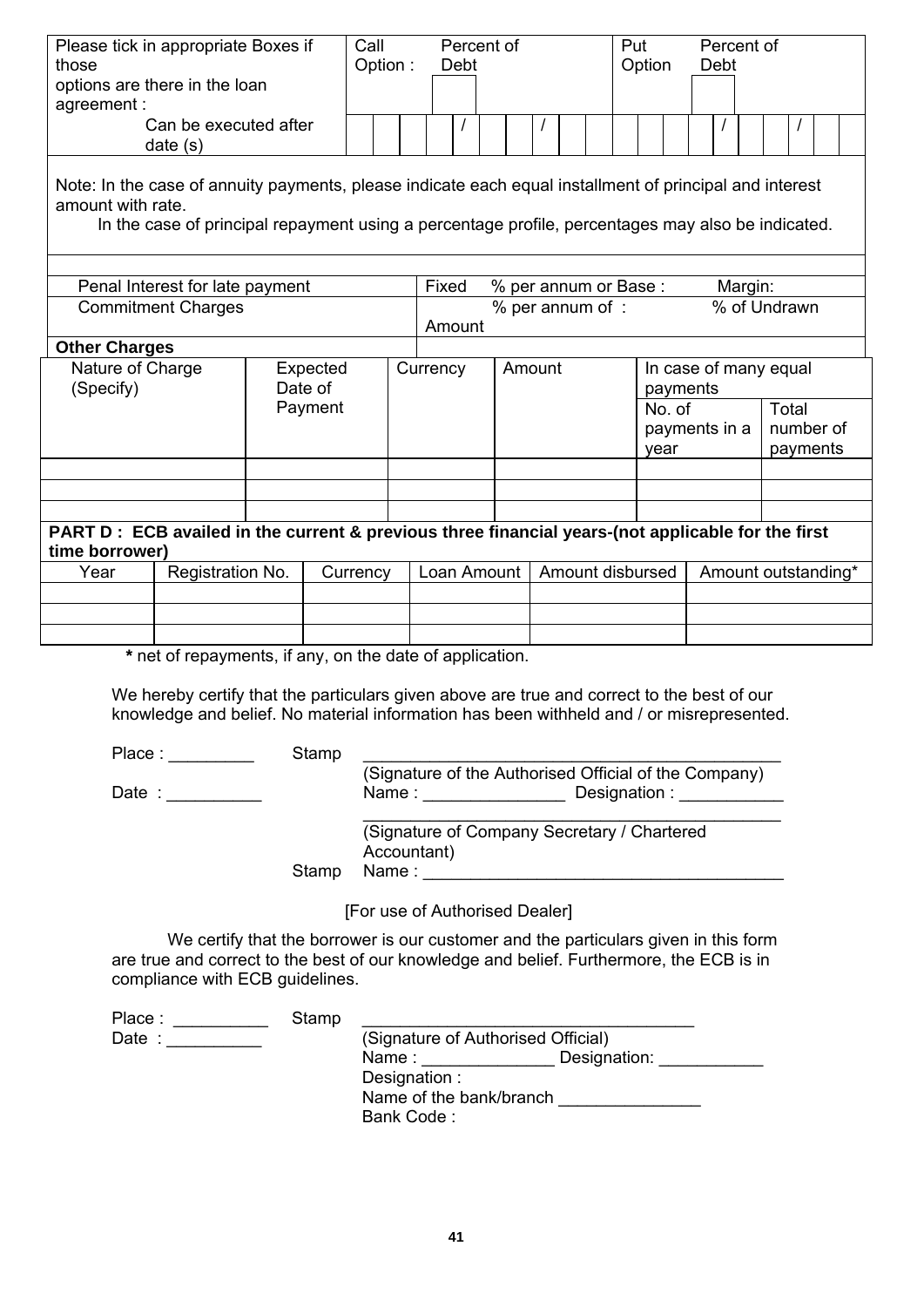|                |           | <b>BOX 1: Guarantee Status Code</b> | <b>BOX 2: Purpose of Borrowings Code</b> |                |                                            |  |  |  |
|----------------|-----------|-------------------------------------|------------------------------------------|----------------|--------------------------------------------|--|--|--|
| Sr.            | Cod       | <b>Description</b>                  | Sr.                                      | Cod            | <b>Description</b>                         |  |  |  |
| No             | e         |                                     | No                                       | e              |                                            |  |  |  |
|                |           |                                     |                                          |                |                                            |  |  |  |
| 1              | GG        | Govt. of India guarantee.           | 1                                        | IC             | Import of capital goods                    |  |  |  |
|                | CG        | Public Sector guarantee             | $\overline{2}$                           | <b>RL</b>      | Local sourcing of capital goods            |  |  |  |
|                |           |                                     |                                          |                | (Rupee expenditure)                        |  |  |  |
| $\overline{2}$ | PB        | Public Sector Bank Guarantee.       | 3                                        | <b>SL</b>      | On-lending or sub- lending                 |  |  |  |
| 3              | FI.       | <b>Financial Institution</b>        | 4                                        | RP             | Repayment of earlier ECB                   |  |  |  |
|                |           | Guarantee.                          | 5                                        | NP             | New project                                |  |  |  |
| 4              | MВ        | Multilateral /Bilateral Institution | 6                                        | ME             | Modernisation/Expansion of existing        |  |  |  |
|                |           | Guarantee.                          |                                          |                | units                                      |  |  |  |
| 5              | PG        | <b>Private Bank Guarantee</b>       | 7                                        | <b>PW</b>      | Power                                      |  |  |  |
| 6              | <b>PS</b> | <b>Private Sector Guarantee</b>     | 8                                        | TL             | Telecommunication                          |  |  |  |
| 7              | <b>MS</b> | Mortgage of Assets / Security       | 9                                        | <b>RW</b>      | Railways                                   |  |  |  |
| 8              | <b>OG</b> | <b>Other Guarantee</b>              | 10                                       | <b>RD</b>      | Roads                                      |  |  |  |
| 9              | <b>NN</b> | Not Guaranteed                      | 11                                       | PT             | Ports                                      |  |  |  |
|                |           |                                     | 12                                       | <b>IS</b>      | Industrial parks                           |  |  |  |
|                |           |                                     | 13                                       | UI             | Urban infrastructure                       |  |  |  |
|                |           |                                     | 14                                       | O <sub>l</sub> | Overseas investment in JV/WOS              |  |  |  |
|                |           |                                     | 15                                       | <b>DI</b>      | <b>PSU Disinvestment</b>                   |  |  |  |
|                |           |                                     | 16                                       | <b>TS</b>      | <b>Textile/Steel Restructuring Package</b> |  |  |  |
|                |           |                                     | 17                                       | MF             | Micro finance activity                     |  |  |  |
|                |           |                                     | 18                                       | <b>OT</b>      | Others (Pl. specify)                       |  |  |  |

| <b>BOX 3: Industry codes to be used</b>                           |                                       |      |
|-------------------------------------------------------------------|---------------------------------------|------|
| Industry Group Name                                               | <b>Industry Description</b>           | Code |
| <b>PLANTATIONS</b>                                                | <b>TEA</b>                            | 111  |
|                                                                   | <b>COFFEE</b>                         | 112  |
|                                                                   | <b>RUBBER</b>                         | 113  |
|                                                                   | <b>OTHERS</b>                         | 119  |
| <b>MINING</b>                                                     | <b>COAL</b>                           | 211  |
|                                                                   | <b>METAL</b>                          | 212  |
|                                                                   | <b>OTHERS</b>                         | 219  |
| <b>PETROLEUM &amp; PERTOLEUM PRODUCTS</b><br><b>MANUFACTURING</b> |                                       | 300  |
| AGRICULTURAL PRODUCTS (400)                                       | <b>FOOD</b>                           | 411  |
|                                                                   | <b>BEVERAGES</b>                      | 412  |
|                                                                   | <b>SUGAR</b>                          | 413  |
|                                                                   | <b>CIGARETTES &amp; TOBACCO</b>       | 414  |
|                                                                   | <b>BREWERIES &amp; DISTILLERIES</b>   | 415  |
|                                                                   | <b>OTHERS</b>                         | 419  |
| <b>TEXTILE PRODUCTS (420)</b>                                     | <b>COTTON TEXTILE</b>                 | 421  |
|                                                                   | <b>JUTE &amp; COIR GOODS</b>          | 422  |
|                                                                   | <b>SILK &amp; RAYON</b>               | 423  |
|                                                                   | <b>OTHER TEXTILE</b>                  | 429  |
| TRANSPORT EQUIPMENT (430)                                         | <b>AUTOMOBILES</b>                    | 431  |
|                                                                   | <b>AUTO ACCESSORIES &amp; PARTS</b>   | 432  |
|                                                                   | SHIP BUILDING EQUIPMENTS & STORES     | 433  |
|                                                                   | <b>RAILWAY EQUIPMENT &amp; STORES</b> | 434  |
|                                                                   | <b>OTHERS</b>                         | 439  |